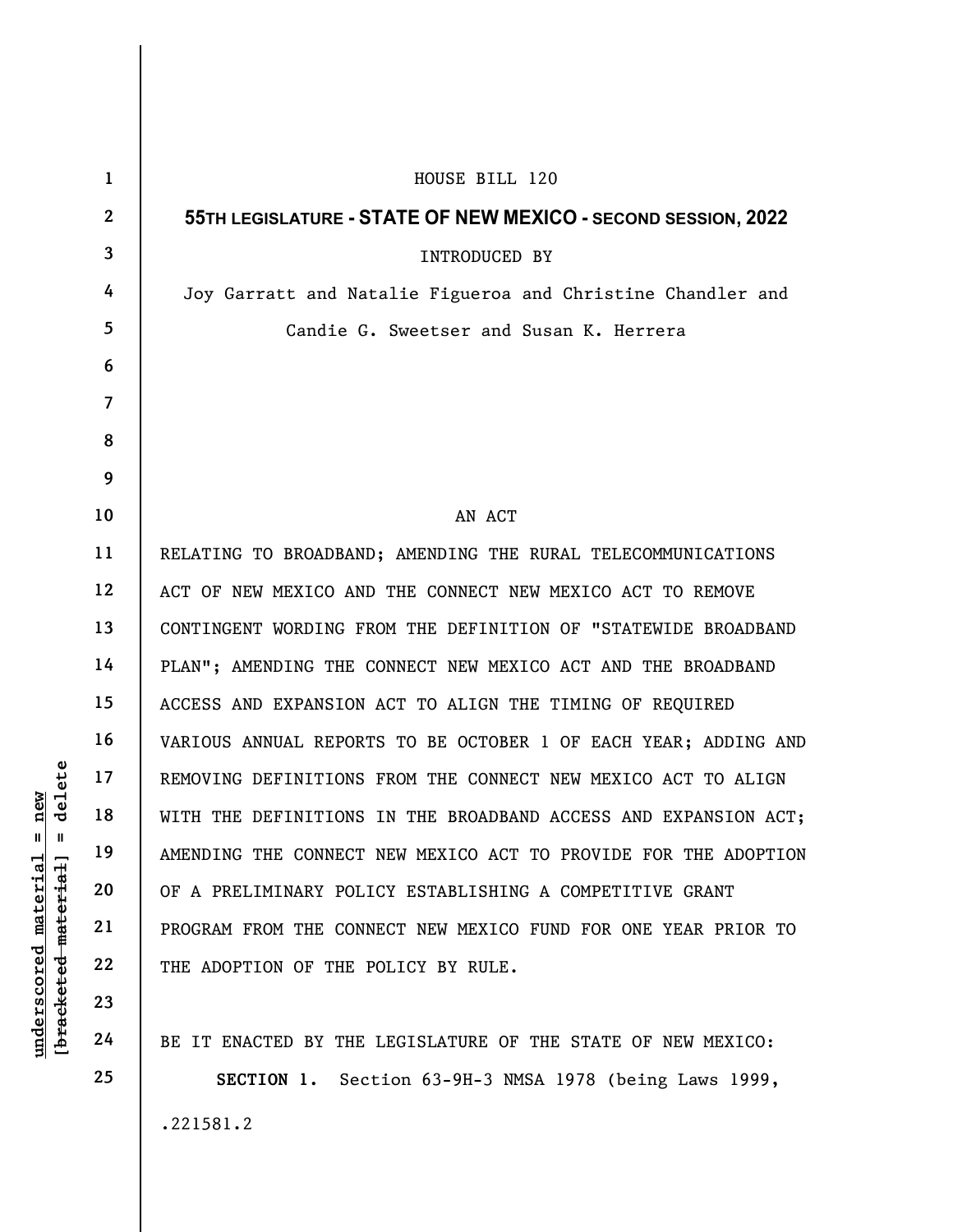1 2 3 Chapter 295, Section 3, as amended by Laws 2021, Chapter 118, Section 1 and by Laws 2021, Chapter 120, Section 8) is amended to read:

"63-9H-3. DEFINITIONS.--As used in the Rural Telecommunications Act of New Mexico:

A. "affordable rates" means rates for basic service that promote universal service within a local exchange service area, giving consideration to the economic conditions and costs to provide service in the area in which service is provided;

B. "basic service" means service that is provided to a rural end-user customer that is consistent with the federal act;

C. "broadband infrastructure" means any cable or device used for high-capacity transmission over a wide range of frequencies that enables a large number of electronic messages to be transmitted or received simultaneously;

underscored material = new [bracketed material] = delete D. "cable service" means the transmission to subscribers of video programming or other programming service and subscriber interaction, if any, that is required for the selection or use of the video programming or other programming service;

E. "commission" means the public regulation commission;

F. "comparable carrier" means an eligible telecommunications carrier established prior to enactment of .221581.2  $- 2 -$ 

4

5

6

7

8

9

10

11

12

13

14

15

16

17

18

19

20

21

22

23

24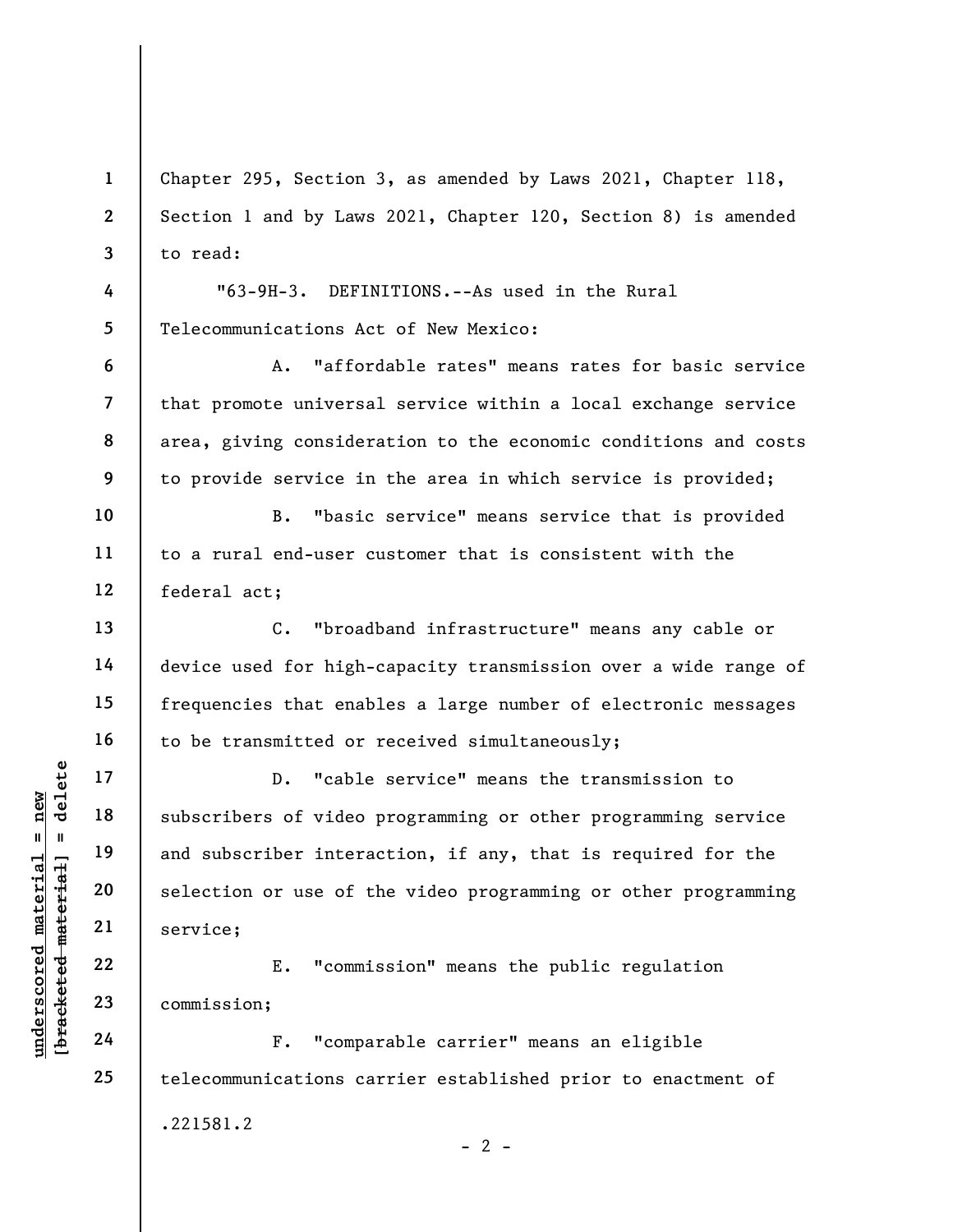understand material material material material material material material material material material control of the communications can can can can can can control of the communications can can can can can can control of th 1 2 3 4 5 6 7 8 9 10 11 12 13 14 15 16 17 18 19 20 21 22 the Rural Telecommunications Act of New Mexico that has a similar number of access lines as an eligible telecommunications carrier established after enactment of that act; G. "digital equity" means information technology needed for civic and cultural participation, employment, education, business and economic development, lifelong learning and access to essential services generally available to residents regardless of their racial grouping, socioeconomic status or cultural identity; H. "digital inclusion" means access to and the ability to use information technologies; I. "eligible telecommunications carrier" means an eligible telecommunications carrier as defined in the federal act; J. "federal act" means the federal Telecommunications Act of 1996; K. "fund" means the state rural universal service fund; L. "incumbent local exchange carrier" means a person that: (1) was designated as an eligible

telecommunications carrier by the state corporation commission in Docket #97-93-TC by order dated October 23, 1997, or that provided local exchange service in this state on February 8, .221581.2

23

24

25

 $-3 -$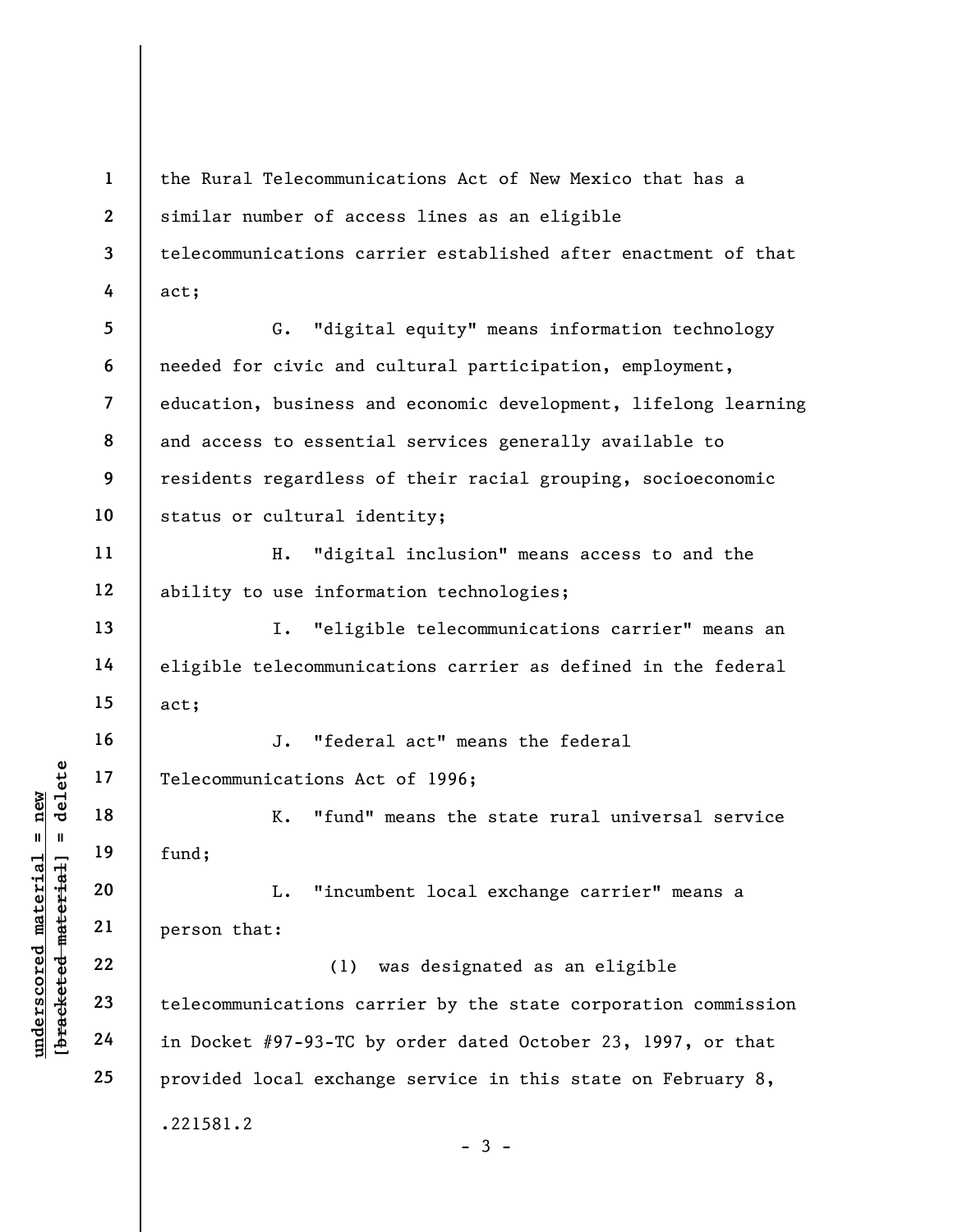1996; or

1

2 3 (2) became a successor or assignee of an incumbent local exchange carrier;

4 5 6 7 8 9 M. "incumbent rural telecommunications carrier" means an incumbent local exchange carrier that serves fewer than fifty thousand access lines within the state and has been designated as an eligible telecommunications carrier by the state corporation commission or the public regulation commission;

10 11 12 13 N. "local exchange area" means a geographic area encompassing one or more local communities, as described in maps, tariffs or rate schedules filed with the commission, where local exchange rates apply;

O. "local exchange service" means the transmission of two-way interactive switched voice communications furnished by a telecommunications carrier within a local exchange area;

P. "long distance service" means telecommunications service between local exchange areas that originate and terminate within the state;

underscored material = new [bracketed material] = delete Q. "private telecommunications service" means a system, including its construction, maintenance or operation for the provision of telecommunications service, or any portion of that service, by a person for the sole and exclusive use of that person and not for resale, directly or indirectly. For purposes of this definition, the person that may use the .221581.2

 $- 4 -$ 

14

15

16

17

18

19

20

21

22

23

24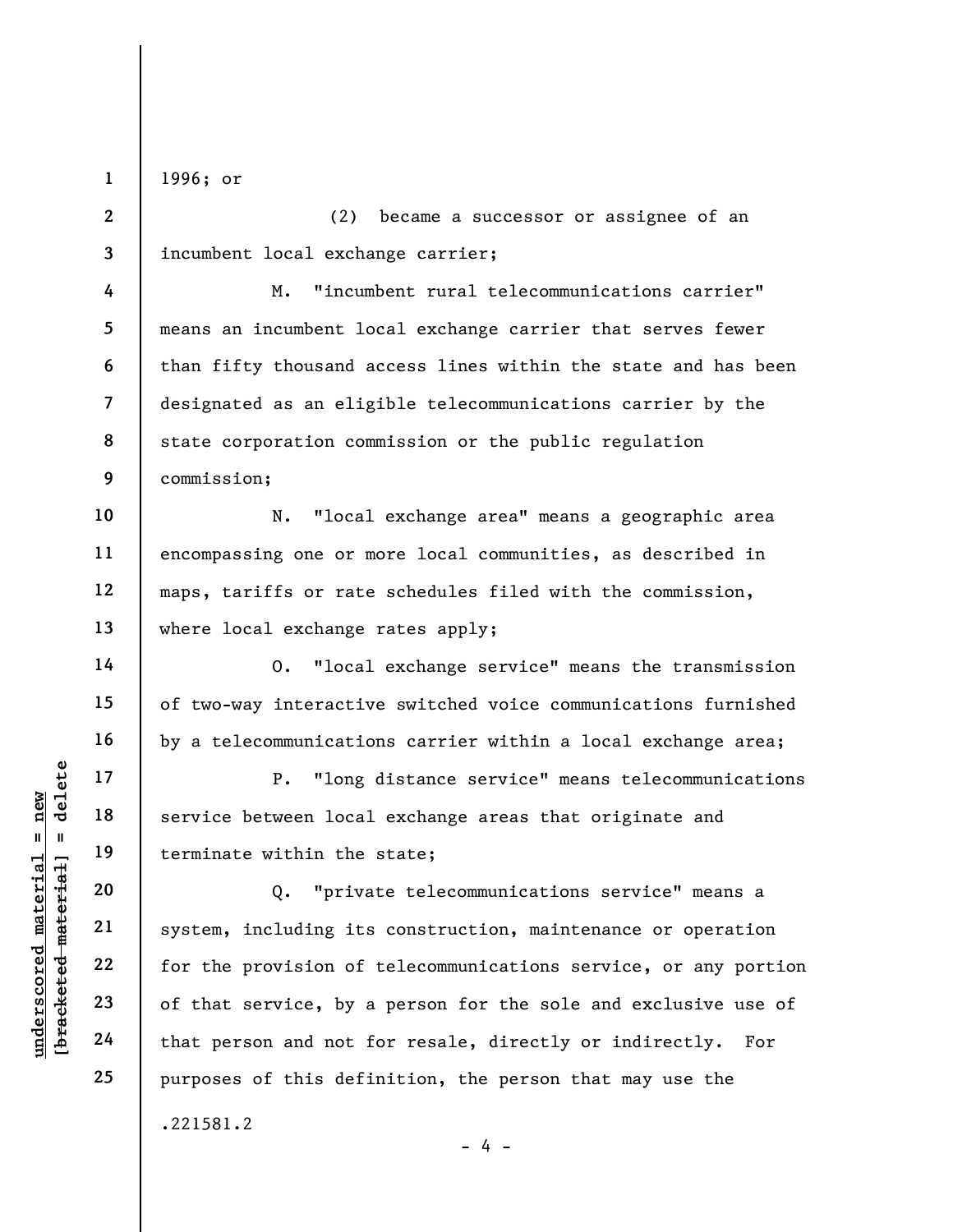service includes any affiliates of the person if at least eighty percent of the assets or voting stock of the affiliates is owned by the person. If any other person uses the telecommunications service, whether for hire or not, the private telecommunications service is a public telecommunications service;

7 8 9 10 11 12 13 14 15 16 17 18 R. "public telecommunications service" means the transmission of signs, signals, writings, images, sounds, messages, data or other information of any nature by wire, radio, lightwaves or other electromagnetic means originating and terminating in this state regardless of actual call routing. "Public telecommunications service" does not include the provision of terminal equipment used to originate or terminate the service; private telecommunications service; broadcast transmissions by radio, television and satellite broadcast stations regulated by the federal communications commission; radio common carrier services, including mobile telephone service and radio paging; or cable service;

underscored material = new [bracketed material] = delete S. "statewide broadband plan" means the State of New Mexico Broadband Strategic Plan and Rural Broadband Assessment published by the department of information technology in June 2020 [provided that, upon Senate Bill 93 of the first session of the fifty-fifth legislature becoming law, "statewide broadband plan" means the statewide broadband plan developed pursuant to that law] or an updated revision of that .221581.2

19

20

21

22

23

24

25

1

2

3

4

5

6

 $- 5 -$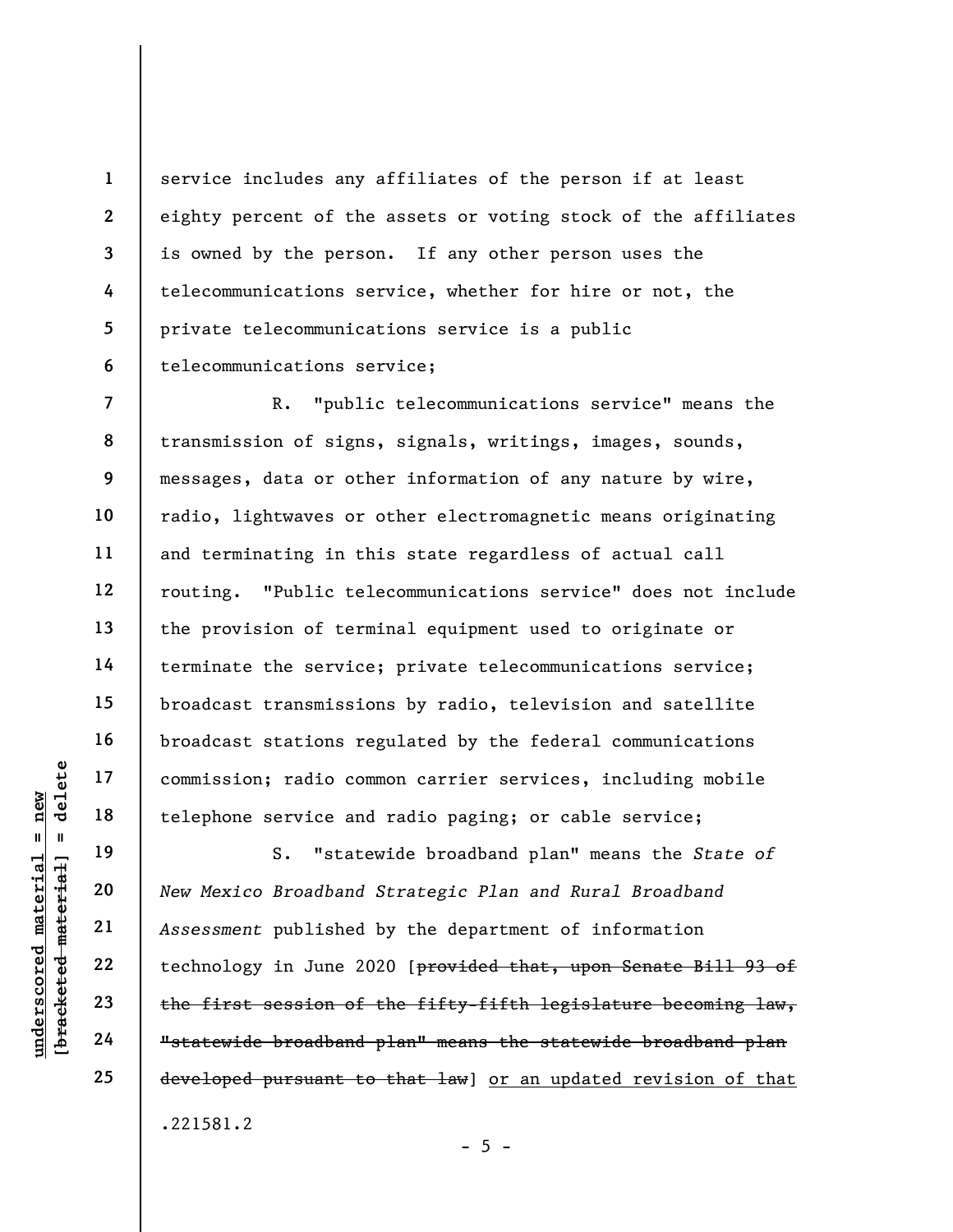1 2 plan developed pursuant to the Broadband Access and Expansion Act; and

3 T. "telecommunications carrier" means a person that provides public telecommunications service."

5 6 SECTION 2. Section 63-9J-3 NMSA 1978 (being Laws 2021, Chapter 123, Section 3) is amended to read:

"63-9J-3. OFFICE OF BROADBAND ACCESS AND EXPANSION CREATED--DIRECTOR--STANDARDS--DATA COLLECTION--STATEWIDE BROADBAND PLAN--ASSISTANCE FOR POLITICAL SUBDIVISIONS.--

10 11 12 A. The "office of broadband access and expansion" is created and is administratively attached to the department of information technology.

B. The broadband office shall be managed by the director, who shall be appointed by the governor. The director may hire staff as needed to meet the responsibilities of the broadband office.

C. The broadband office shall:

(1) establish by rule standards for quality of service for homes, businesses and public institutions;

underscored material material material and<br>
understand material of the service for homes, but<br>
we were the service for homes, but<br>
accessible online New<br>
22<br>
broadband availabilit<br>
24<br>
and (2) create and maintain an official, publicly accessible online New Mexico broadband access map showing broadband availability and quality of service for homes, businesses and public institutions on a county-by-county basis; and

.221581.2

(3) create and maintain a repository for

 $- 6 -$ 

4

7

8

9

13

14

15

16

17

18

19

20

21

22

23

24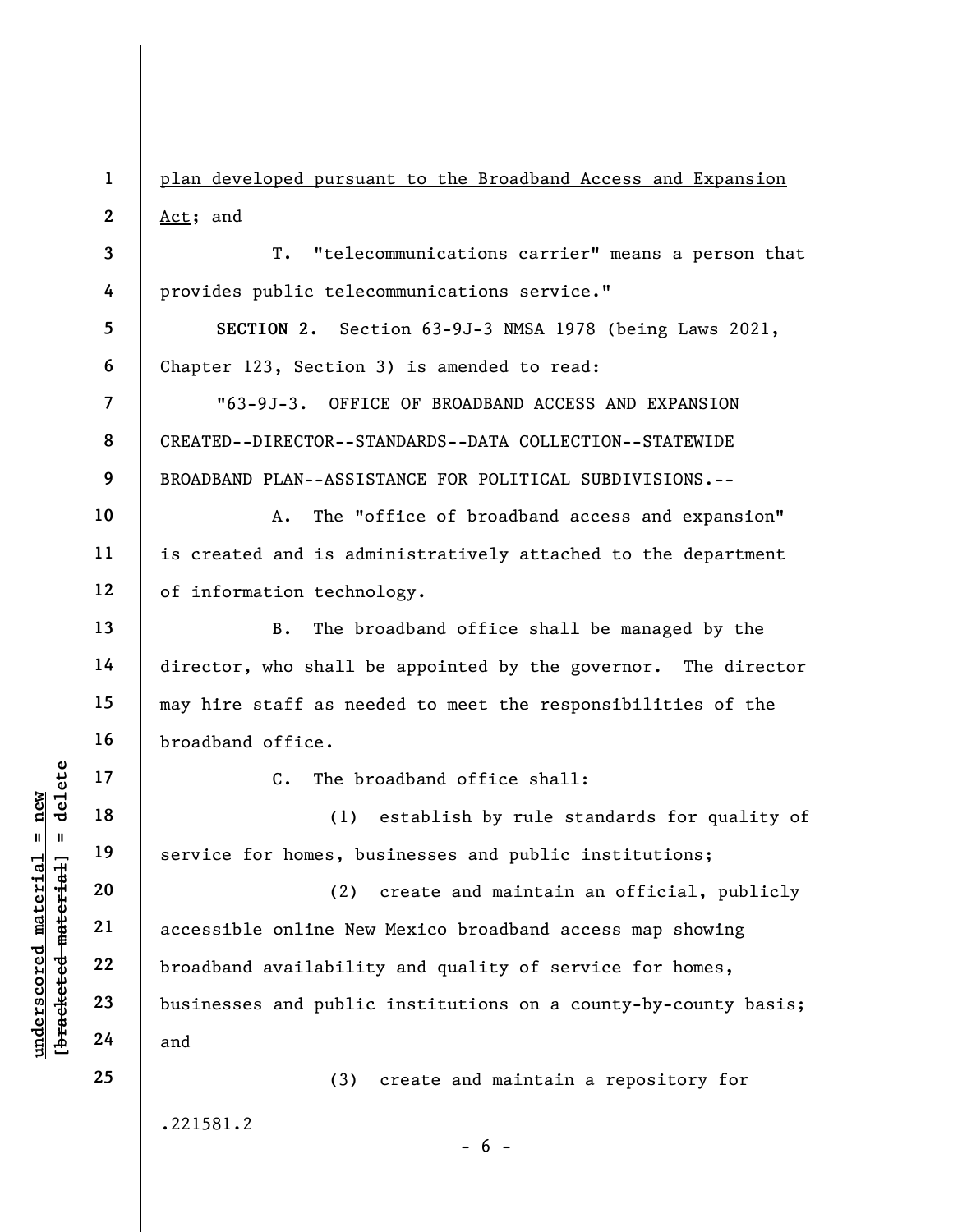understand material end appropriate legislation and well appropriate legislation appropriate legislation and updated p<br>
understand material plan pursuant to Subsetted material plan pursuant to Subsetted and updated p<br>
unde 1 2 3 4 5 6 7 8 9 10 11 12 13 14 15 16 17 18 19 20 21 22 23 24 25 broadband data and information in New Mexico on a county-bycounty basis, including: (a) the number of homes and businesses that do not have access to broadband service; (b) the number of homes and businesses that have broadband service that falls below the quality of service standards established by the broadband office; and (c) the locations of broadband infrastructure currently owned or projected for construction by the state or local governments on a county-by-county basis. D. On or before January 1, 2022, the broadband office shall develop and provide to the governor and the legislature a three-year statewide broadband plan. E. On or before  $[\frac{January}{1, 2023}]$  October 1, 2022, and on or before [January] October 1 of each year thereafter, the broadband office shall update and revise the statewide broadband plan developed pursuant to this section for the ensuing three years and report the updated and revised statewide broadband plan to the governor and the [legislature] appropriate legislative interim committees. In its initial plan pursuant to Subsection D of this section and in its annual revised and updated plan pursuant to this subsection, the broadband office shall provide an assessment of broadband service across the state compared to the standards established by the various federal broadband regulatory and assistance .221581.2

- 7 -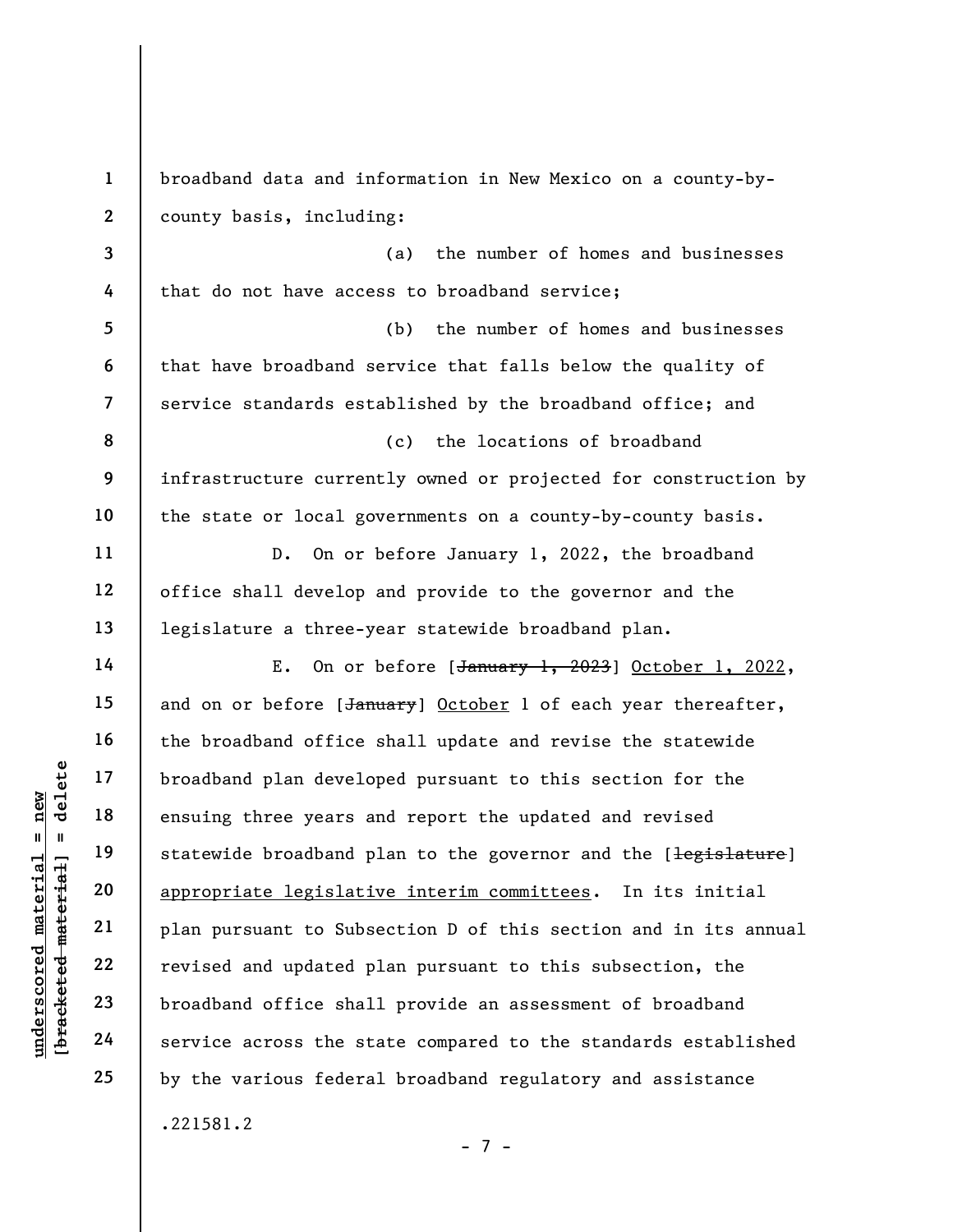programs.

1

underscored material = new [bracketed material] = delete 2 3 4 5 6 7 8 9 10 11 12 13 14 15 16 17 18 19 20 21 22 23 F. In the development of the statewide broadband plan, the broadband office shall request advice and provide opportunities for meaningful input from each local and tribal government within New Mexico, and all state agencies and public educational institutions shall cooperate with and provide relevant broadband-related information collected or developed by the agencies as requested by the broadband office. G. The broadband office shall implement the statewide broadband plan. H. The broadband office shall provide technical and planning assistance to local governments, public educational institutions and state agencies in the design, development or implementation of their own plans for the development of broadband service. When providing planning and technical assistance, the broadband office shall encourage the use of regional planning and may provide planning and technical assistance to tribal government agencies and schools when those entities are participants in a joint powers agreement with a county, municipality, political subdivision, public educational institution or state agency or memorandum of understanding for the design, development or implementation of a regional broadband plan.

I. The broadband office may form an advisory committee comprising representatives of state, local and tribal .221581.2 - 8 -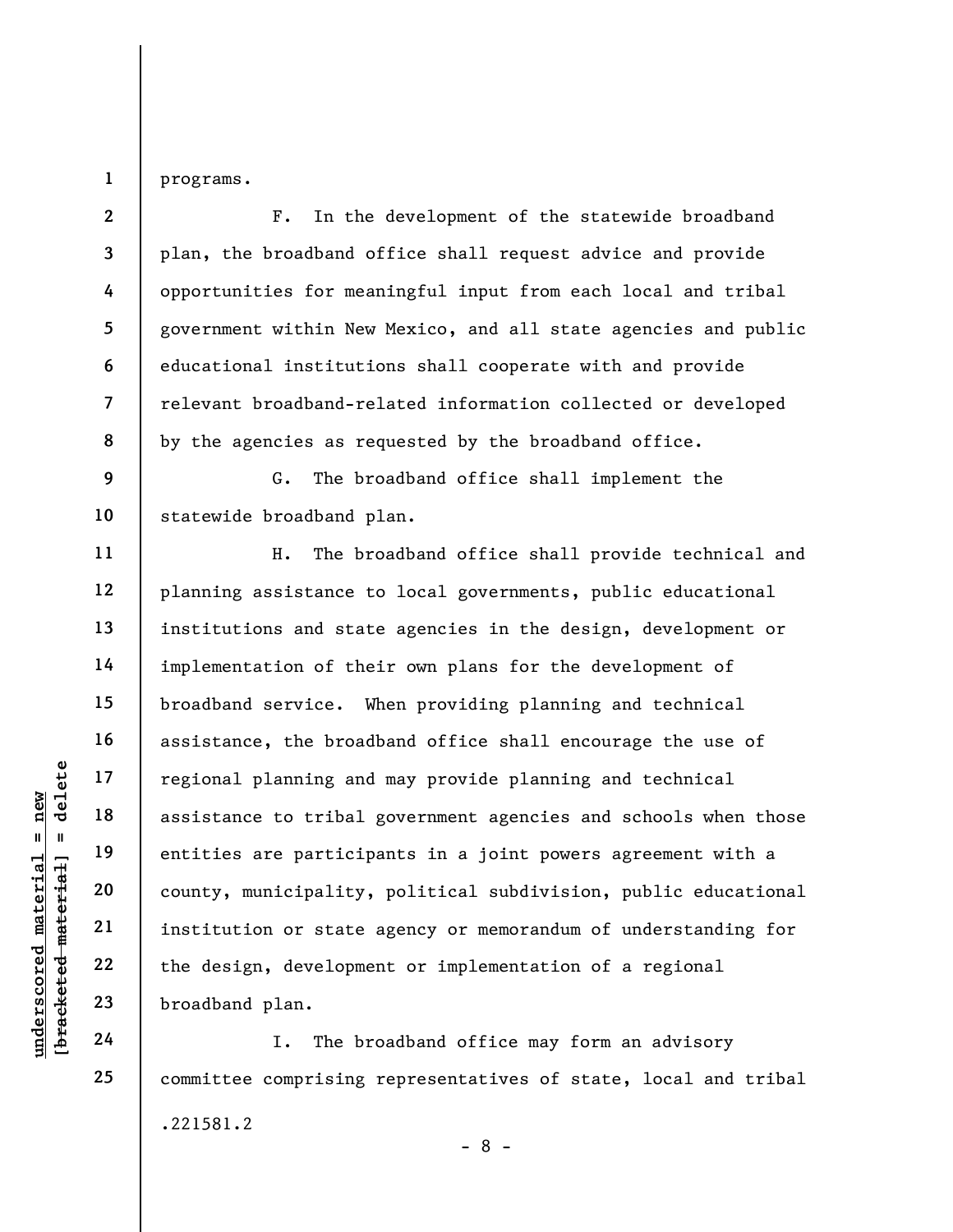1 2 3 4 5 6 7 8 9 10 11 government agencies and the general public to facilitate the collection of information and the development of proposals for the statewide broadband plan; provided that if an advisory committee is formed, at least three different tribal agencies shall be represented on the committee." SECTION 3. Section 63-9K-2 NMSA 1978 (being Laws 2021, Chapter 120, Section 2) is amended to read: "63-9K-2. DEFINITIONS.--As used in the Connect New Mexico Act: A. "2020 broadband plan" means the State of New

Mexico Broadband Strategic Plan and Rural Broadband Assessment published by the department of information technology in June 2020;

14 15 16 17 B. "broadband infrastructure" means any cable or device used for high-capacity transmission of a wide range of frequencies enabling a large number of electronic messages to be transmitted or received simultaneously;

UNDER THE MATHEM 19<br>
UNDER THE MATHEM 19<br>
UNDER THE MATHEM 19<br>
UNDER 20<br>
UNDER 22<br>
UNDER 22<br>
UNDER 22<br>
UNDER 22<br>
UNDER 22<br>
COUNCIL;<br>
COUNCIL;<br>
COUNCIL;<br>
COUNCIL;<br>
COUNCIL;<br>
COUNCIL;<br>
COUNCIL;<br>
COUNCIL;<br>
COUNCIL;<br>
COUNCIL;<br> C. "broadband office" means the office of broadband access and expansion established pursuant to the Broadband Access and Expansion Act;

 $[G<sub>1</sub>]$  D. "council" means the connect New Mexico council;

[D. "department" means the department of information technology; provided that, upon Senate Bill 93 of the first session of the fifty-fifth legislature becoming law, .221581.2 - 9 -

12

13

18

19

20

21

22

23

24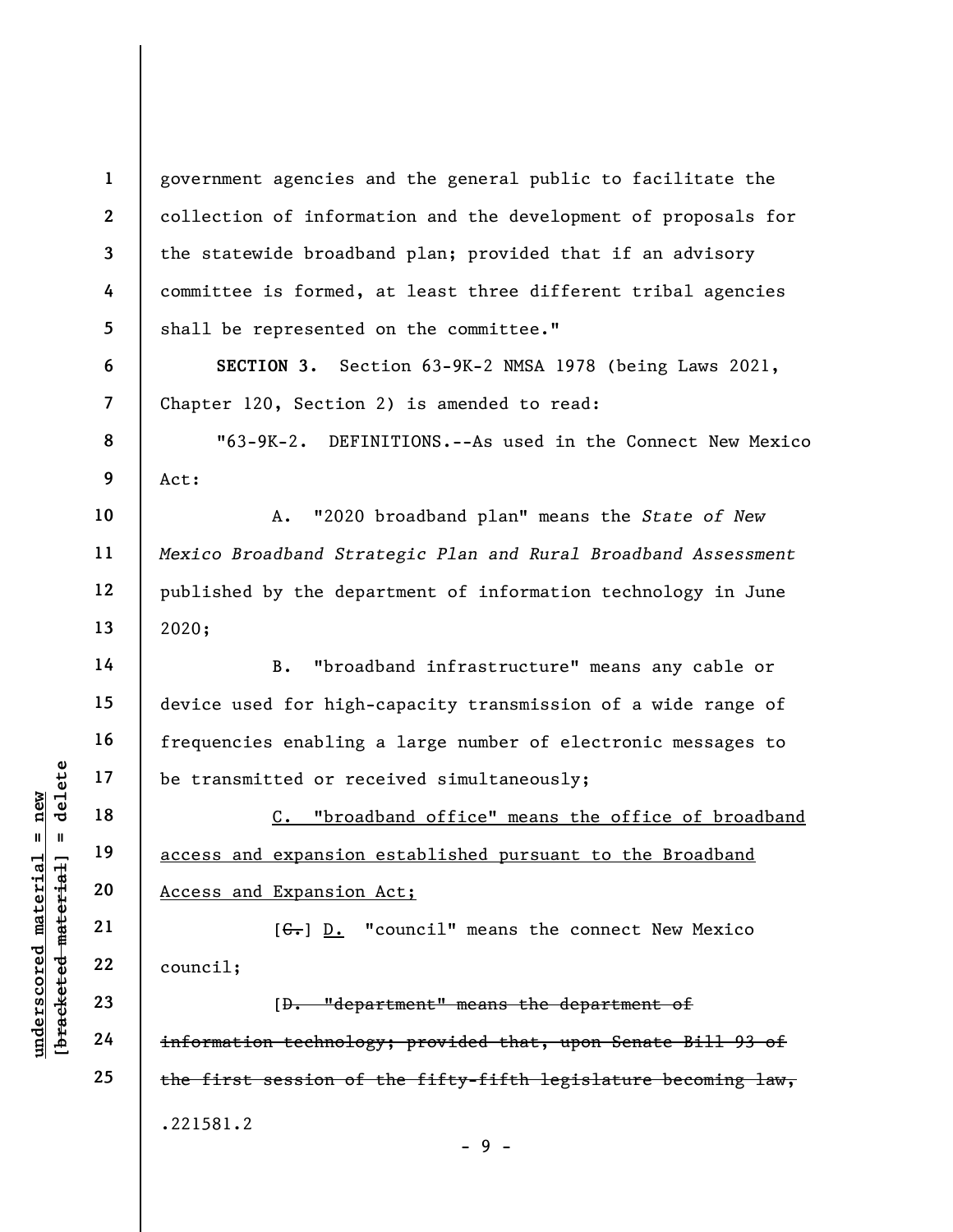"department" means a state agency, department, division or other organization unit designated in that law to plan or coordinate broadband development efforts by all state agencies;]

5 6 7 8 9 10 E. "digital equity" means information technology needed for civic and cultural participation, employment, education, business and economic development, lifelong learning and access to essential services generally available to residents regardless of their racial grouping, socioeconomic status or cultural identity;

F. "digital inclusion" means access to and the ability to use information technologies;

G. "director" means the director of the broadband office;

understand material material of the development of training in the use of the purch services or the purch access the internet;<br>all the services or the purch access the internet;<br>all the services or the purch access the int  $[G<sub>1</sub>]$  H. "federal assistance funding" means federal grant and loan programs that provide full or matching funding for the development or maintenance of broadband infrastructure, training in the use or administration of internet-based services or the purchase of computers or other devices that access the internet;

 $[H<sub>1</sub>]$  I. "local government" means the government of a municipality, county or political subdivision of the state or an entity operating pursuant to a joint powers agreement pursuant to the Planning District Act or the Regional Planning Act;

.221581.2

 $- 10 -$ 

1

2

3

4

11

12

13

14

15

16

17

18

19

20

21

22

23

24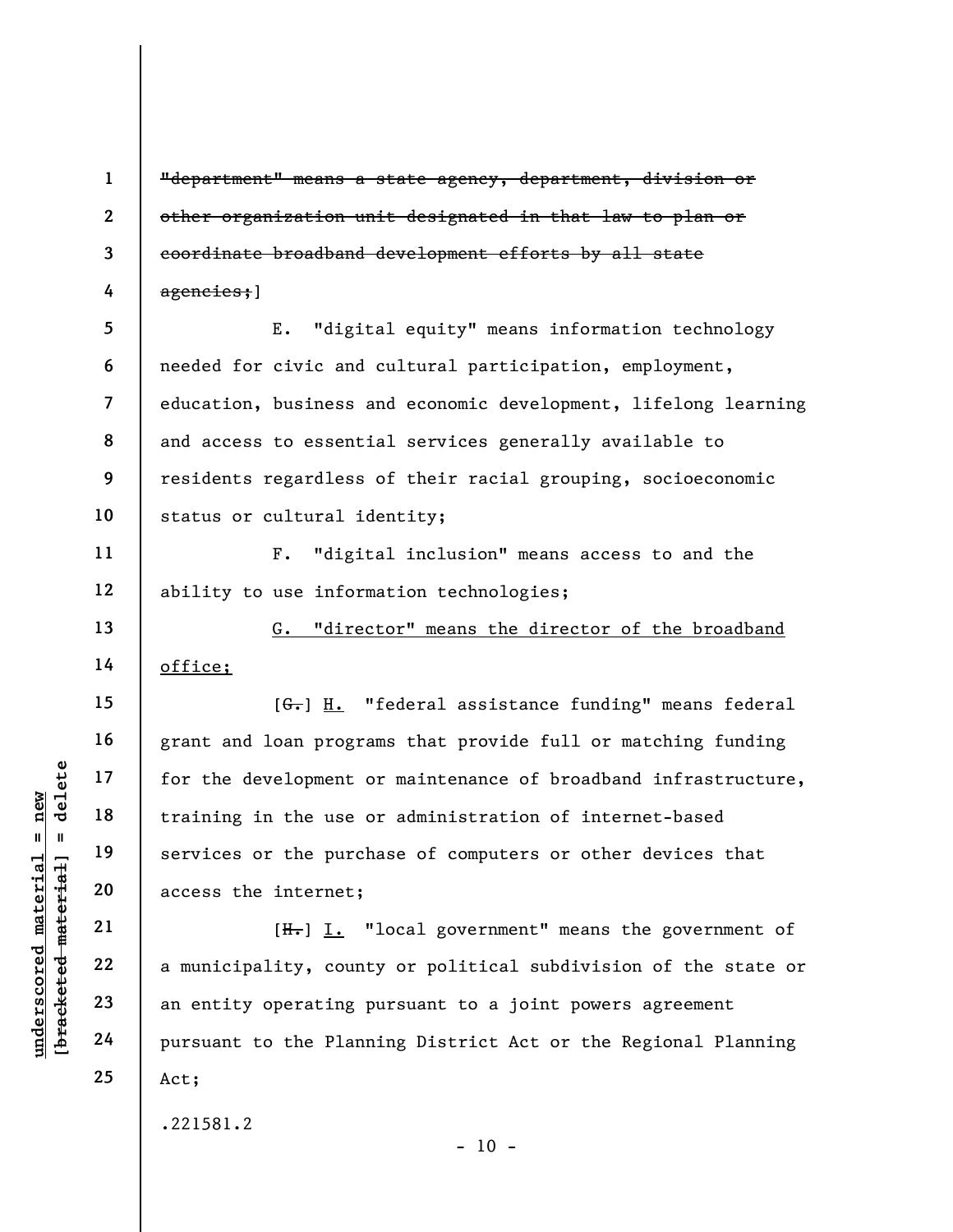$[\frac{1}{\sqrt{1}}]$  J. "public educational institution" means a public school that receives state funding for its operations, a school district, a public post-secondary educational institution or a state agency that provides administrative services, funding or technical support to public schools, school districts and public post-secondary educational institutions;

[J.] K. "quality of service" means the standards for broadband service established by the [department] broadband office that meet or exceed the baseline standards established by the federal communications commission;

understand<br>
and the state of the state of the state of the state<br>
with the state of the state of the state<br>
and the state of the state of the state<br>
22 (M.) <u>N.</u><br>
23 (M.) <u>N.</u><br>
24 (N.) <u>O.</u><br>
1 [K.] L. "statewide broadband plan" means [a plan developed by the department that may be an updated revision of the 2020 broadband plan; provided that, upon Senate Bill 93 of the first session of the fifty-fifth legislature becoming law, "statewide broadband plan" means the statewide broadband plan developed pursuant to that law] the 2020 broadband plan or an updated revision of that plan developed pursuant to the Broadband Access and Expansion Act;

 $[\frac{L}{\sqrt{L}}]$  M. "tribal government" means the government of a federally or state-recognized Indian nation, pueblo or tribe;

[M.] N. "underserved" means an area or property that does not receive internet quality of service access; and

 $[N<sub>r</sub>]$  0. "unserved" means an area or property that does not have internet access that meets the baseline standards .221581.2 - 11 -

1

2

3

4

5

6

7

8

9

10

11

12

13

14

15

16

17

18

19

20

21

22

23

24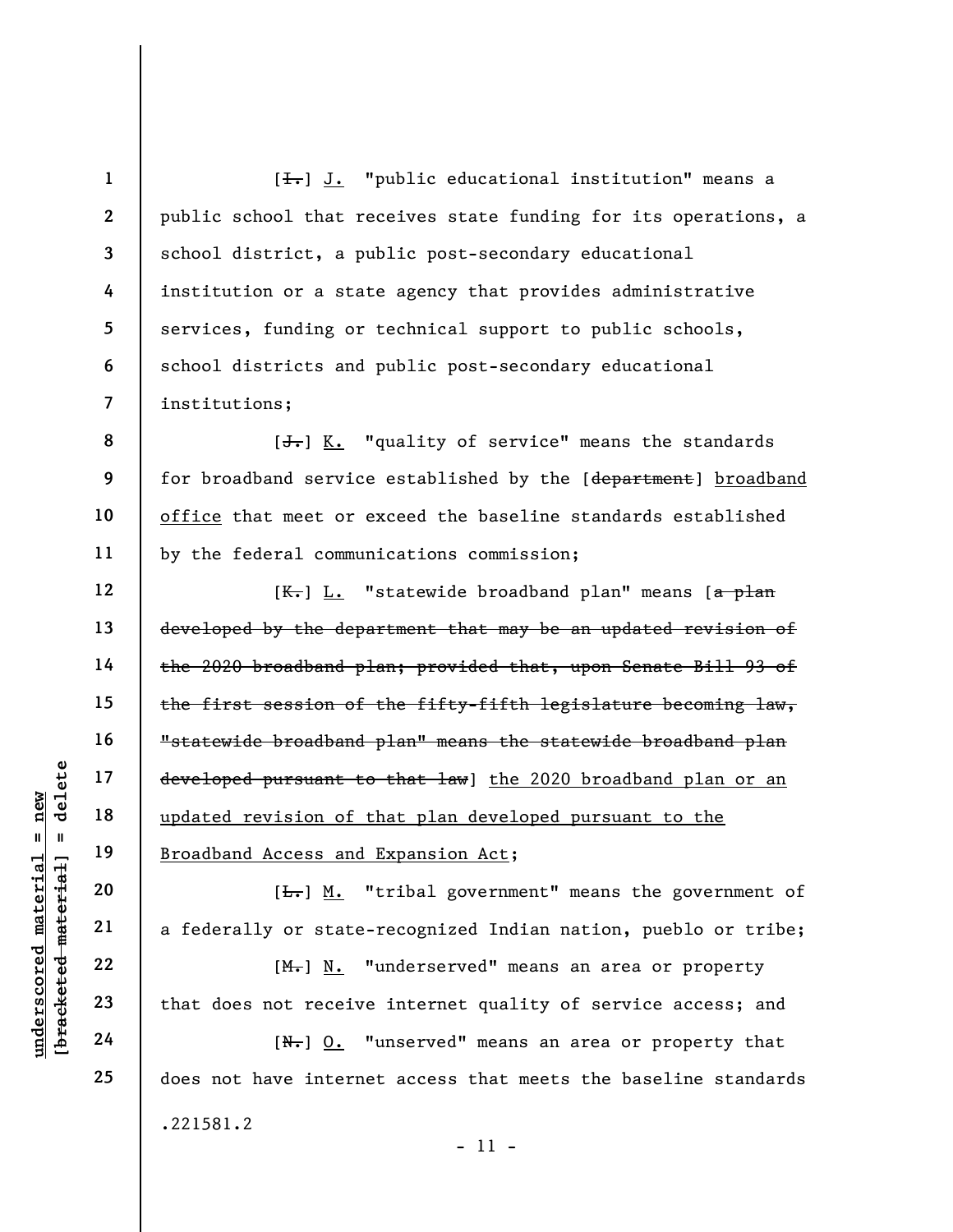underschied and the secretary's designed material of the secretary's design (5)<br>
and 19 mortgage finance authority<br>
designee;<br>
21 c6)<br>
22 secretary's designee;<br>
23 c7)<br>
24 facilities authority 1 2 3 4 5 6 7 8 9 10 11 12 13 14 15 16 17 18 19 20 21 22 23 24 25 established by the federal communications commission." SECTION 4. Section 63-9K-3 NMSA 1978 (being Laws 2021, Chapter 120, Section 3) is amended to read: "63-9K-3. COUNCIL CREATED--POWERS.-- A. The "connect New Mexico council" is created and administratively attached to the department of information technology. B. The council is composed of the following [fifteen] nineteen members: (1) the secretary of transportation or the secretary's designee; (2) the secretary of economic development or the secretary's designee; (3) the secretary of cultural affairs or the secretary's designee; (4) the secretary of information technology or the secretary's designee; (5) the executive director of the New Mexico mortgage finance authority or the executive director's designee; (6) the secretary of higher education or the secretary's designee; (7) the director of the public school facilities authority or the director's designee; (8) the secretary of Indian affairs or the .221581.2  $- 12 -$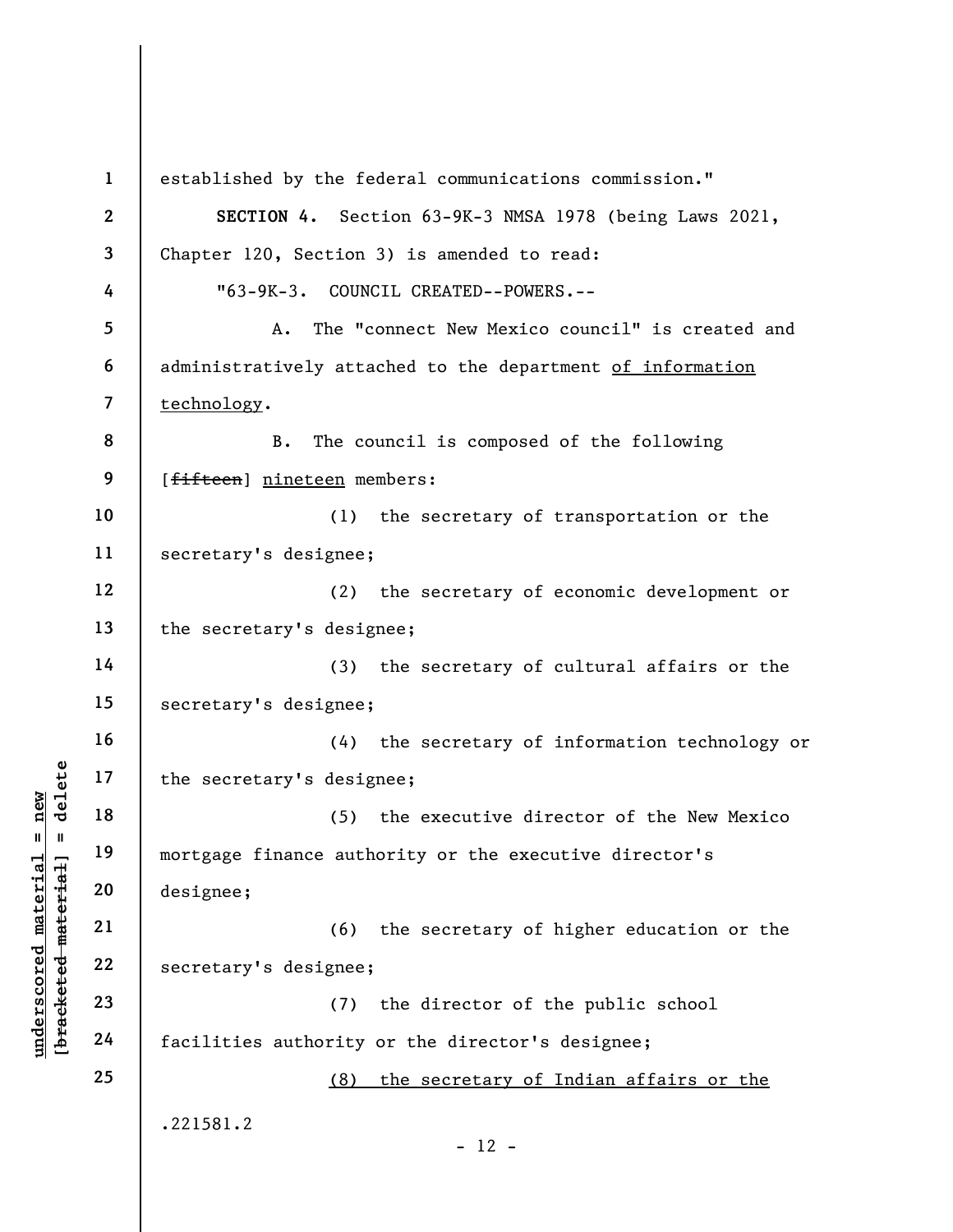underscored material = new [bracketed material] = delete 1 2 3 4 5 6 7 8 9 10 11 12 13 14 15 16 17 18 19 20 21 22 23 24 25 secretary's designee; (9) the secretary of public education or the secretary's designee; (10) the secretary of health or the secretary's designee; (11) the director or the director's designee;  $[$ (48)] (12) five members of the public who have experience with broadband access and connectivity challenges for either private business or public institutions, appointed as follows: (a) one member appointed by the speaker of the house of representatives; (b) one member appointed by the minority floor leader  $[\frac{in}{n}]$  of the house of representatives; (c) one member appointed by the president pro tempore of the senate; (d) one member appointed by the minority floor leader  $[\frac{1}{n}]$  of the senate; and (e) one member appointed by the governor; and  $[ (9) ]$  (13) three members appointed by the secretary of Indian affairs: one representative of the Navajo Nation, one representative of Apache tribal governments and one representative of Indian pueblo tribal governments, who are experienced with broadband access and connectivity issues. .221581.2  $- 13 -$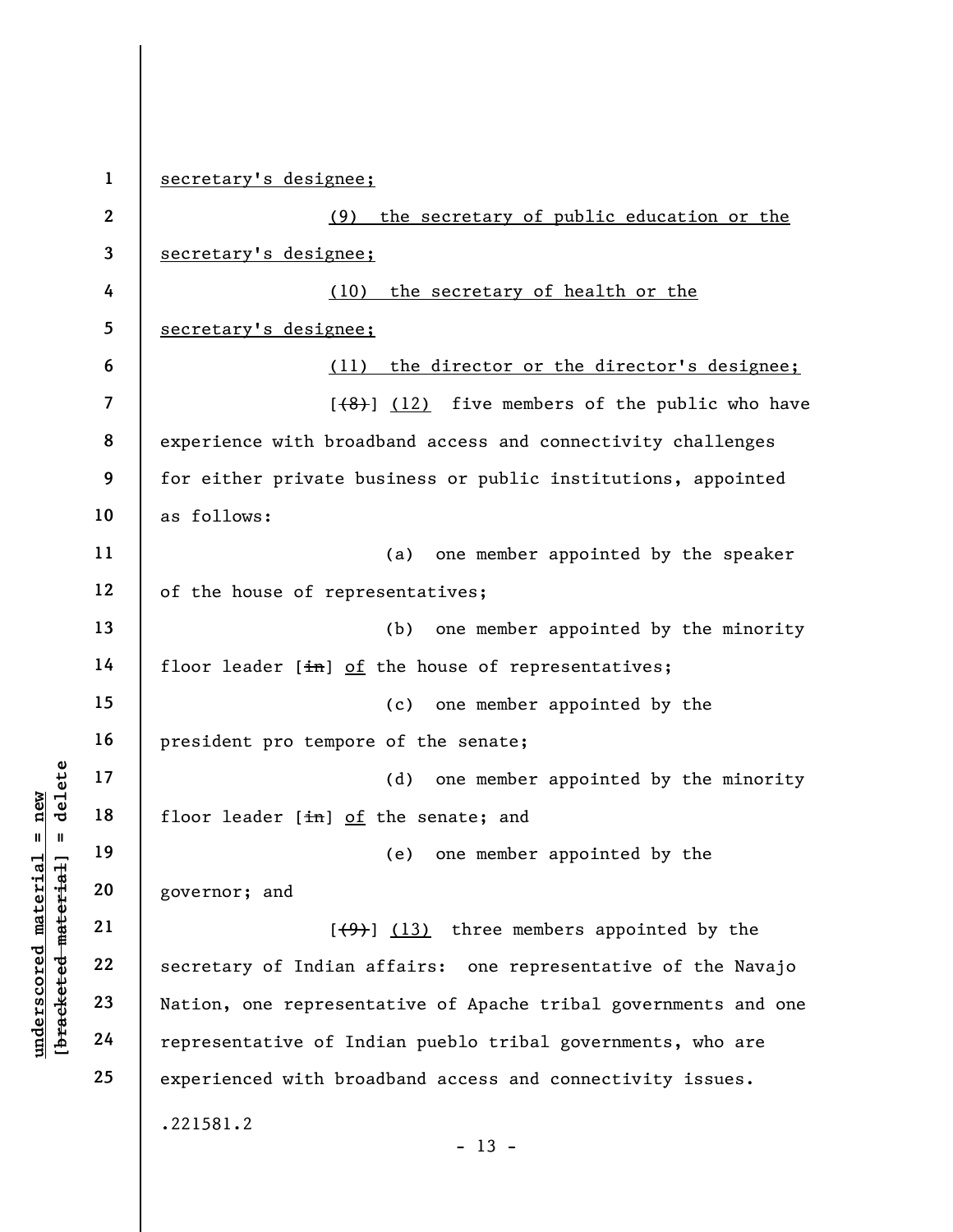1 2 3 4 5 6 7 C. The [chair of the council shall be elected by a quorum of the council members] director or the director's designee shall be the chair of the council. The council shall meet monthly or at the call of the chair. A majority of members constitutes a quorum for the transaction of business. The affirmative vote of at least a majority of a quorum present shall be necessary for an action to be taken by the council.

D. Each member of the council appointed pursuant to Paragraph  $[48)$  or  $(9)$ ] (12) or (13) of Subsection B of this section shall be appointed to a four-year term; provided that to provide for staggered terms:

(1) two of the members initially appointed pursuant to Paragraph  $(6)$  (12) of Subsection B of this section shall be appointed for a term of two years by lot; and

(2) one member initially appointed pursuant to Paragraph  $[\frac{49}{13})$  (13) of Subsection B of this section shall be initially appointed for a term of two years by lot.

understand material material material material material material material material material material material material contractions of the contract of the contract of the contract of the contract of the contract of the con E. Public members of the council shall be reimbursed for attending meetings of the council as provided for nonsalaried public officers in the Per Diem and Mileage Act and shall receive no other compensation, perquisite or allowance.

F. Public members of the council are appointed public officials of the state while carrying out their duties and activities under the Connect New Mexico Act.

.221581.2

8

9

10

11

12

13

14

15

16

17

18

19

20

21

22

23

24

25

 $- 14 -$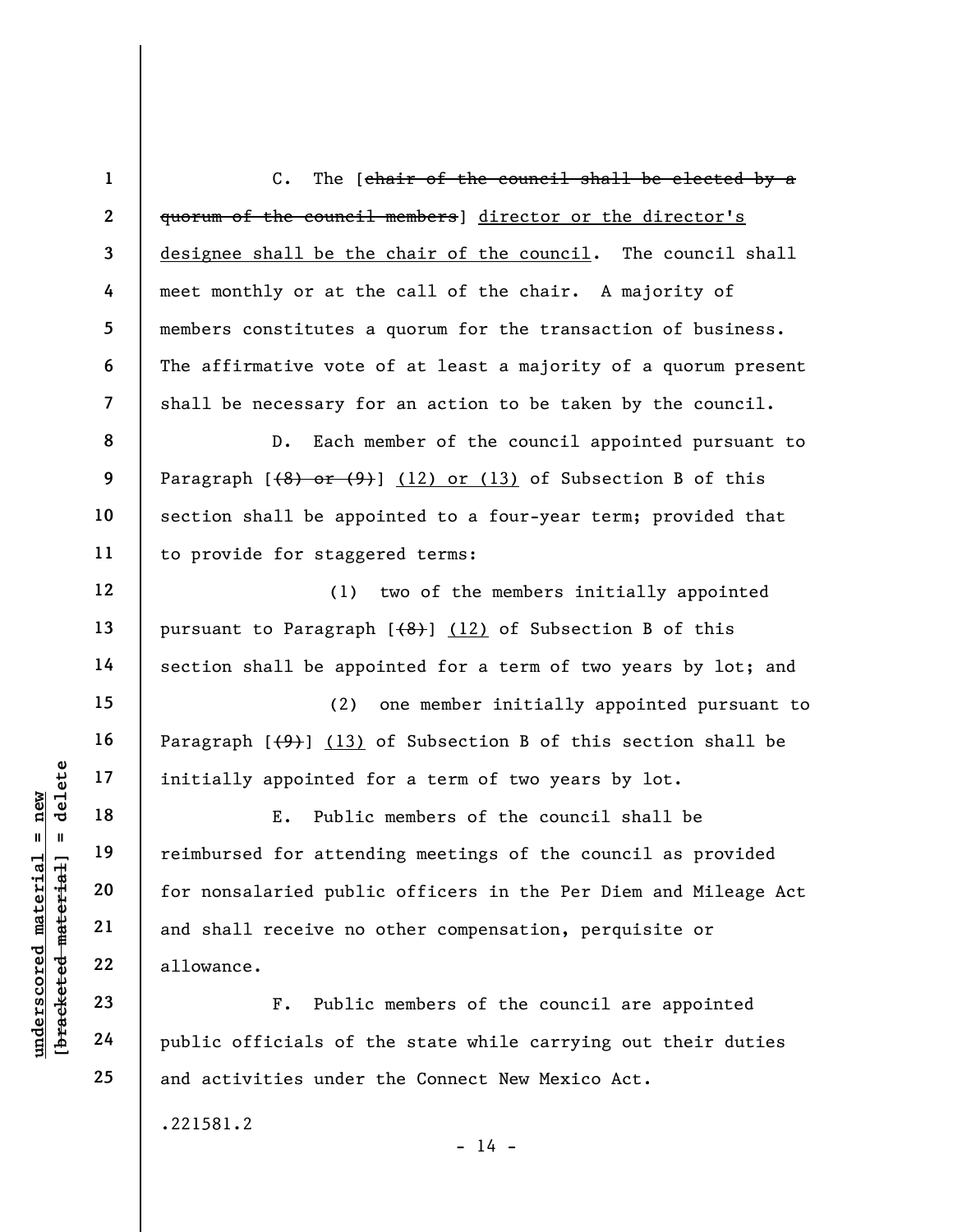underscored material = new [bracketed material] = delete 1 2 3 4 5 6 7 8 9 10 11 12 13 14 15 16 17 18 19 20 21 22 23 24 25 G. Council members shall be governed by the Governmental Conduct Act. H. The council shall be staffed by the [department] broadband office." SECTION 5. Section 63-9K-4 NMSA 1978 (being Laws 2021, Chapter 120, Section 4) is amended to read: "63-9K-4. COUNCIL--DUTIES.--The council shall: A. in consultation with the [department] broadband office, coordinate state agency broadband programs and broadband projects in accordance with the statewide broadband plan; B. evaluate and prioritize grant proposals and make grant awards from the connect New Mexico fund; [and] C. on or before July 1, 2022, adopt [rules] a policy establishing a competitive grant program to receive funds from the connect New Mexico fund. The [rules] policy shall include the application procedure, the required qualifications for projects and the purposes for which the grants may be used; and D. on or before July 1, 2023, revise and update the policy adopted pursuant to Subsection C of this section and adopt the revision by rule." SECTION 6. Section 63-9K-5 NMSA 1978 (being Laws 2021, Chapter 120, Section 5) is amended to read: "63-9K-5. BROADBAND KNOWLEDGE AND DIGITAL EQUITY ANALYSIS .221581.2

 $- 15 -$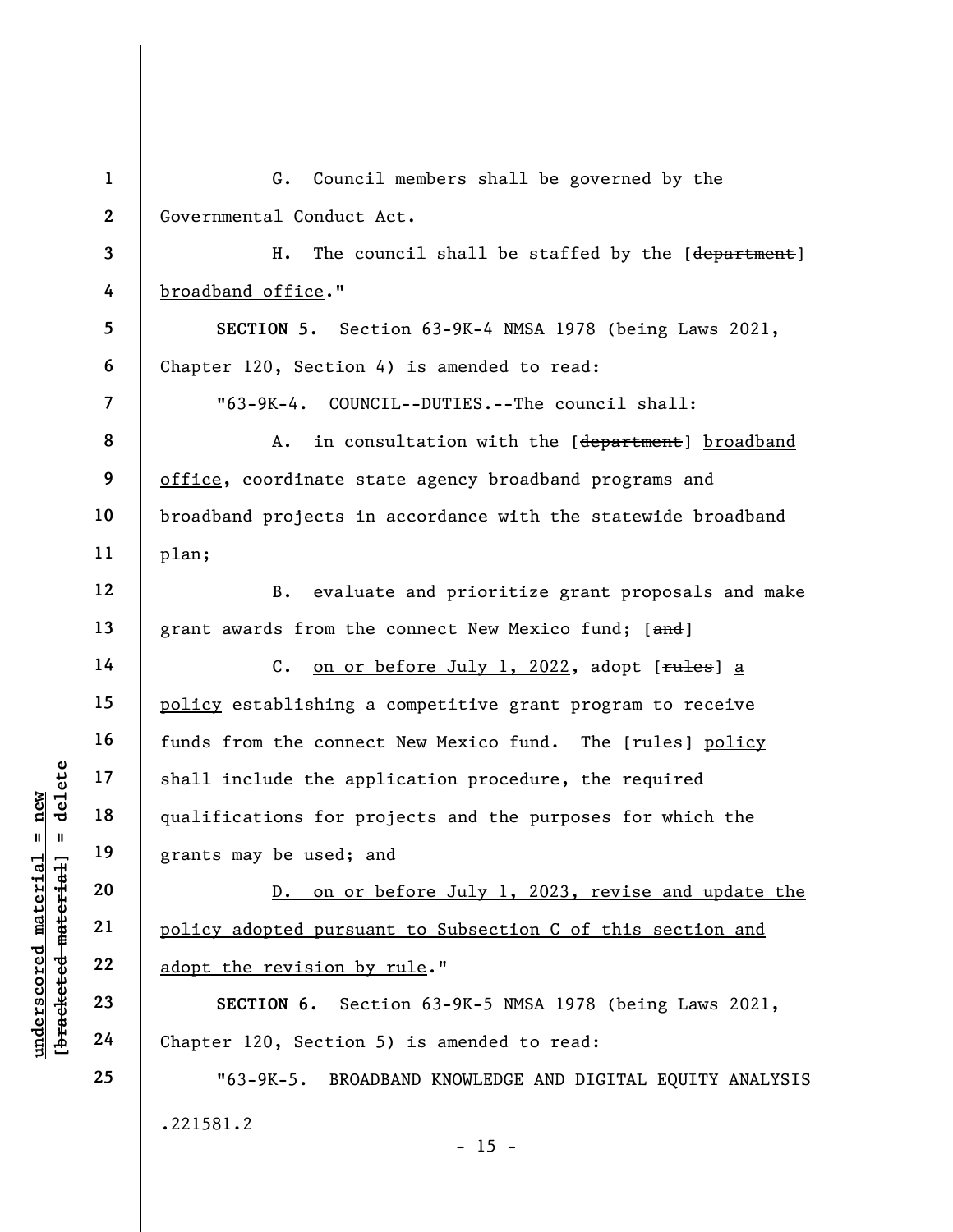underscored material = new [bracketed material] = delete 1 2 3 4 5 6 7 8 9 10 11 12 13 14 15 16 17 18 19 20 21 22 23 24 25 AND PLAN--REPORT--INCLUSION IN STATEWIDE BROADBAND PLAN.-- A. The council shall consult local and tribal governments, public educational institutions and state agencies to develop a digital equity analysis and plan to address: (1) the challenges to digital inclusion that are posed by the lack of affordable quality service, broadbandenabled devices or the knowledge of how to use the devices effectively in different age, cultural or geographic populations across the state; (2) the federal and private sector programs that could be applied to by state agencies or local or tribal governments to address the challenges identified in Paragraph (1) of this subsection; and (3) existing state programs or state programs that could be established that address or could leverage federal and private sector programs to address the challenges identified in Paragraph (1) of this subsection. B. On or before August 1, 2023, the council shall report on the digital equity analysis and plan to the [department] broadband office and appropriate interim legislative committees. C. On or before  $[January 1, 2024]$  October 1, 2023, the [department] broadband office shall incorporate the digital equity analysis and plan and its recommendations into the statewide broadband plan. .221581.2  $- 16 -$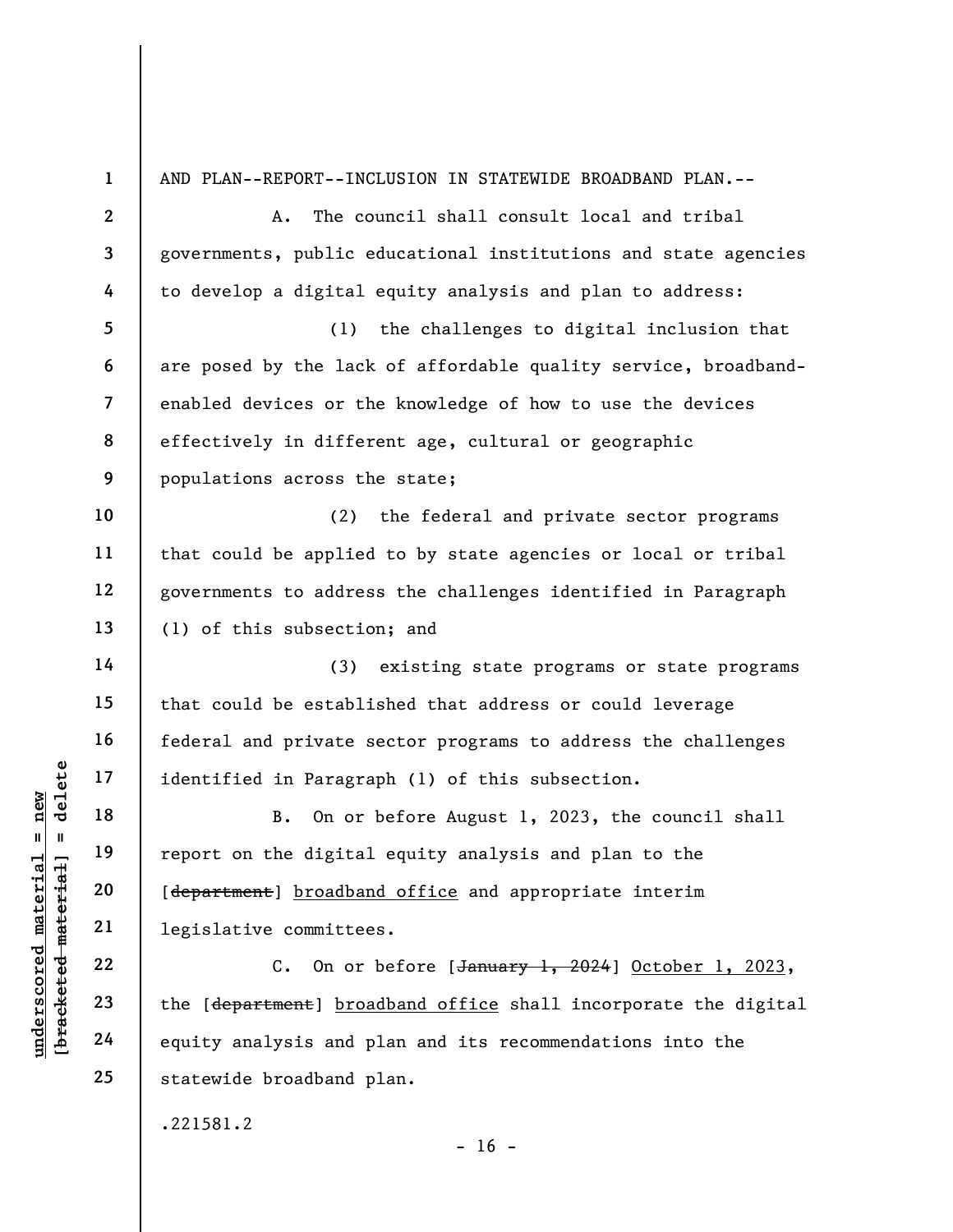underscored material inclusion<br>  $\begin{bmatrix}\n1 & 1 & 1 & 1 \\
0 & 1 & 1 & 1 & 1 \\
0 & 0 & 0 & 0 & 0 \\
0 & 0 & 0 & 0 & 0 \\
0 & 0 & 0 & 0 & 0 \\
0 & 0 & 0 & 0 & 0 \\
0 & 0 & 0 & 0 & 0 \\
0 & 0 & 0 & 0 & 0 \\
0 & 0 & 0 & 0 & 0 \\
0 & 0 & 0 & 0 & 0 \\
0 & 0 & 0 & 0 & 0 \\
0 & 0 & 0 & 0 & 0 \\
0 & 0 & 0 & 0 & 0 \\
0 &$ 1 2 3 4 5 6 7 8 9 10 11 12 13 14 15 16 17 18 19 20 21 22 23 24 25 D. The [department] broadband office shall cooperate with and provide relevant broadband-related information collected or developed by the [department with] broadband office to the council." SECTION 7. Section 63-9K-7 NMSA 1978 (being Laws 2021, Chapter 120, Section 7) is amended to read: "63-9K-7. DATA COLLECTION--ANNUAL REPORT.-- A. By October 1 of each year, the [department] broadband office, in coordination with the council, shall provide to the appropriate legislative interim committees a report on the access to and quality of service of broadband across the state. Information shall be provided on a countyby-county basis. B. The report shall contain the following information: (1) progress achieved toward digital equity and digital inclusion as identified in the digital equity analysis and plan; (2) progress achieved on implementation of the statewide broadband plan; (3) identified obstacles to an integrated system of permits, licenses and rules for broadband infrastructure across the state, including an expedited review process for rights of way use applications; (4) recommended statutory, regulatory or .221581.2 - 17 -